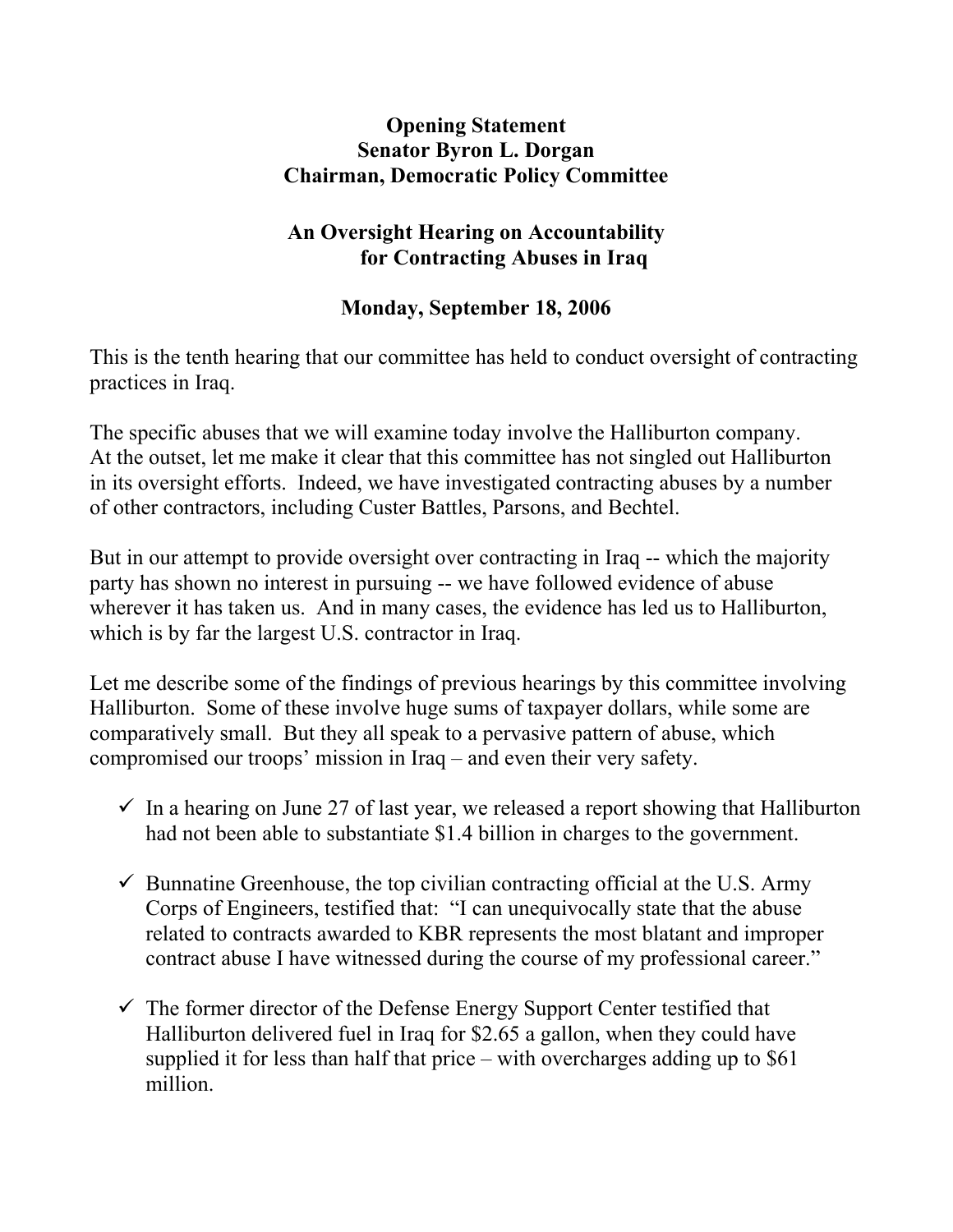- $\checkmark$  Halliburton had new \$85,000 trucks abandoned or "torched" if they experienced minor problems, despite the fact that there was no danger involved in repairing them – and Halliburton profited from the purchase of each replacement truck.
- $\checkmark$  Halliburton charged taxpayers \$45 per case for cases of soda.
- $\checkmark$  A Halliburton logistics manager described how Halliburton insisted on supplying the troops with deluxe towels embroidered with the logo of Halliburton's subsidiary, at three times the cost of regular towels.
- $\checkmark$  Halliburton ordered that food be served to our troops even though it had been contaminated with shrapnel, or was well past its expiration date.
- $\checkmark$  Company employees and army officials documented how Halliburton provided our troops in Iraq with contaminated water, which our troops used to shower, wash their hands and their faces, brush their teeth, wash their clothes, and sometime even make coffee, with serious health consequences.

And these are just some of the findings of our previous hearings with regard to this particular contractor.

Today, we will hear from whistleblowers who allege additional abuses involving Halliburton. Some of the events in these accounts are truly appalling, and involve the loss of life for both our troops and company employees.

Edward Sanchez is a rancher from Silver City, New Mexico. An unarmed, civilian truck driver, Mr. Sanchez was a member of the Halliburton fuel convoy attacked by insurgents in April 2004. He was shot twice during the attack.

Sean Larvenz, a former police officer, was also a Halliburton truck driver in Iraq who came under attack.

Scott Allen represents survivors of the April 2004 convoy attack in a wrongful death suit against Halliburton.

Julie McBride was hired by Halliburton in 2004 as a morale, welfare and recreation coordinator at Camp Fallujah in Iraq. Halliburton terminated her employment a year later, after Ms. McBride complained that Halliburton supervisors had horded supplies intended for the troops and overbilled for services provided.